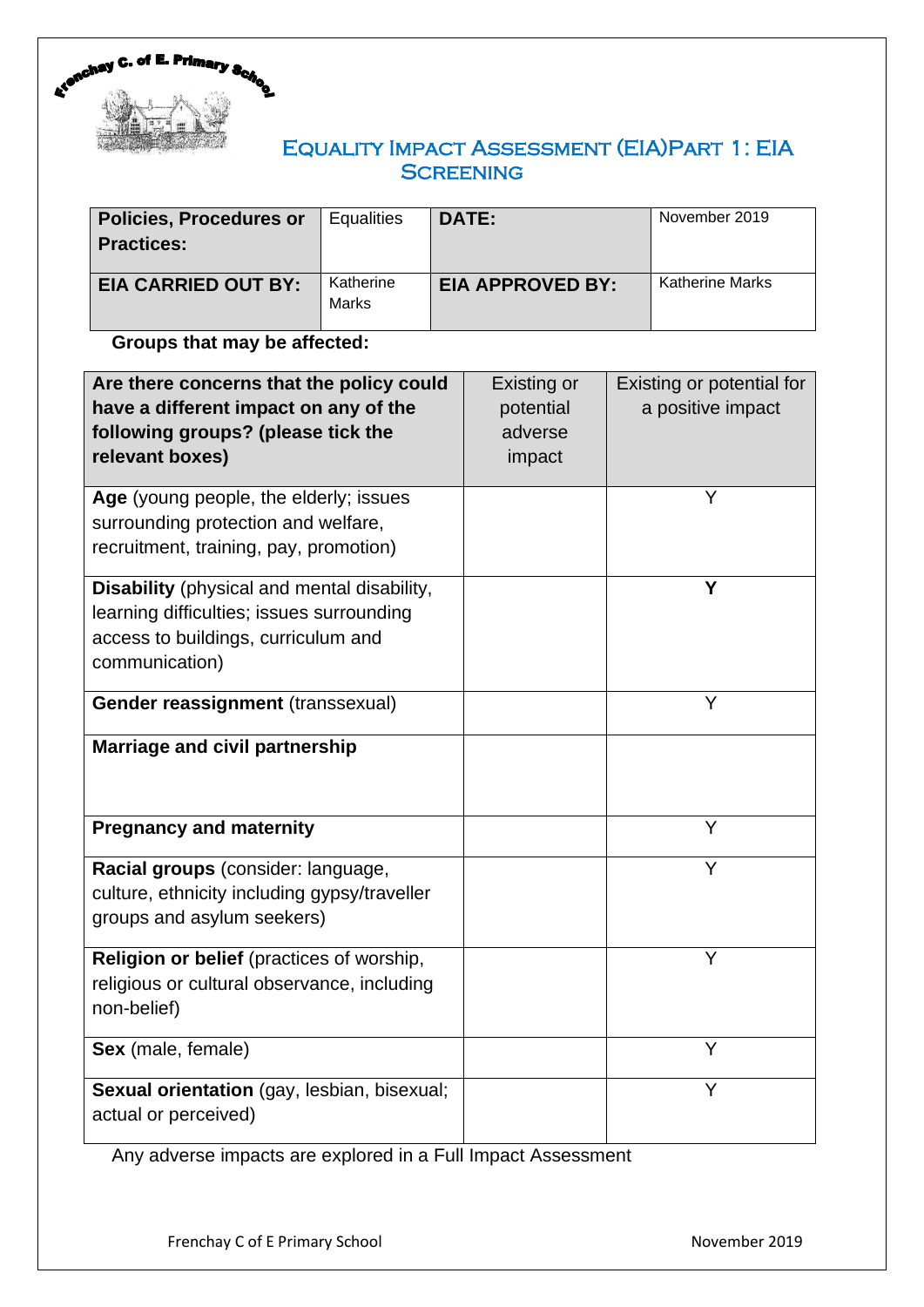# FRENCHAY C OF E PRIMARY SCHOOL

# Believe, Belong, Become

### **Single Equalities, Diversity and Community Cohesion Policy**

### **Rationale**

Frenchay C of E Primary School is committed to an inclusive education for all, acknowledging that the society within which we live is enriched by diversity. At Frenchay we strive to ensure that the culture and ethos of the school reflects the diversity of ALL members of the school and the wider community; we seek to ensure that everyone is valued and treats one another with respect and fairness. In essence, pupils and other members of the school community are provided with the opportunity to experience, understand and celebrate diversity.

Our core values reflect those of the Local Authority which have been consulted upon widely across the region. They are: to encourage mutual respect for all; recognise and work with every diverse group; provide high quality inclusive services and facilities; make sure our employment policies and practices are fair and challenge harassment and discrimination.

We are proactively reviewing and restructuring our culture policies and practices so they can be welcoming and responsive to the full diversity of people locally, nationally and globally.

 At Frenchay we consider equality, diversity and community cohesion as fundamental values that underpin everything that takes place within the school. Therefore, this Policy needs to be read in conjunction with our Single Equalities, Diversity and Community Cohesion Scheme and Plan.

#### **Legal Duties:**

- We welcome our legal duties and responsibilities with regard to Community Cohesion, Equality and diversity. In particular we have a positive commitment to address our duties under;
- **The Race** Relations Act 1976, amended by the Race Relation Amendment Regulations 2003 and the Race Relations Amendment Act 2000; the **Disability** Discrimination Acts 1995 and 2005; and the **Sex** Discrimination Act 1975 as amended by the Equalities Act 2010.
- We further welcome our duty under the Education and Inspections Act 2006 to promote **Community Cohesion**
- We recognise that these four sets of duties our own aims for our pupils, and that they reflect international human rights standards as expressed in the UN Convention on the Rights of the Child, the UN Convention on the Rights of the People with disabilities and the Human Rights Act 1998
- Summary of our legal obligations are provided in Appendix A.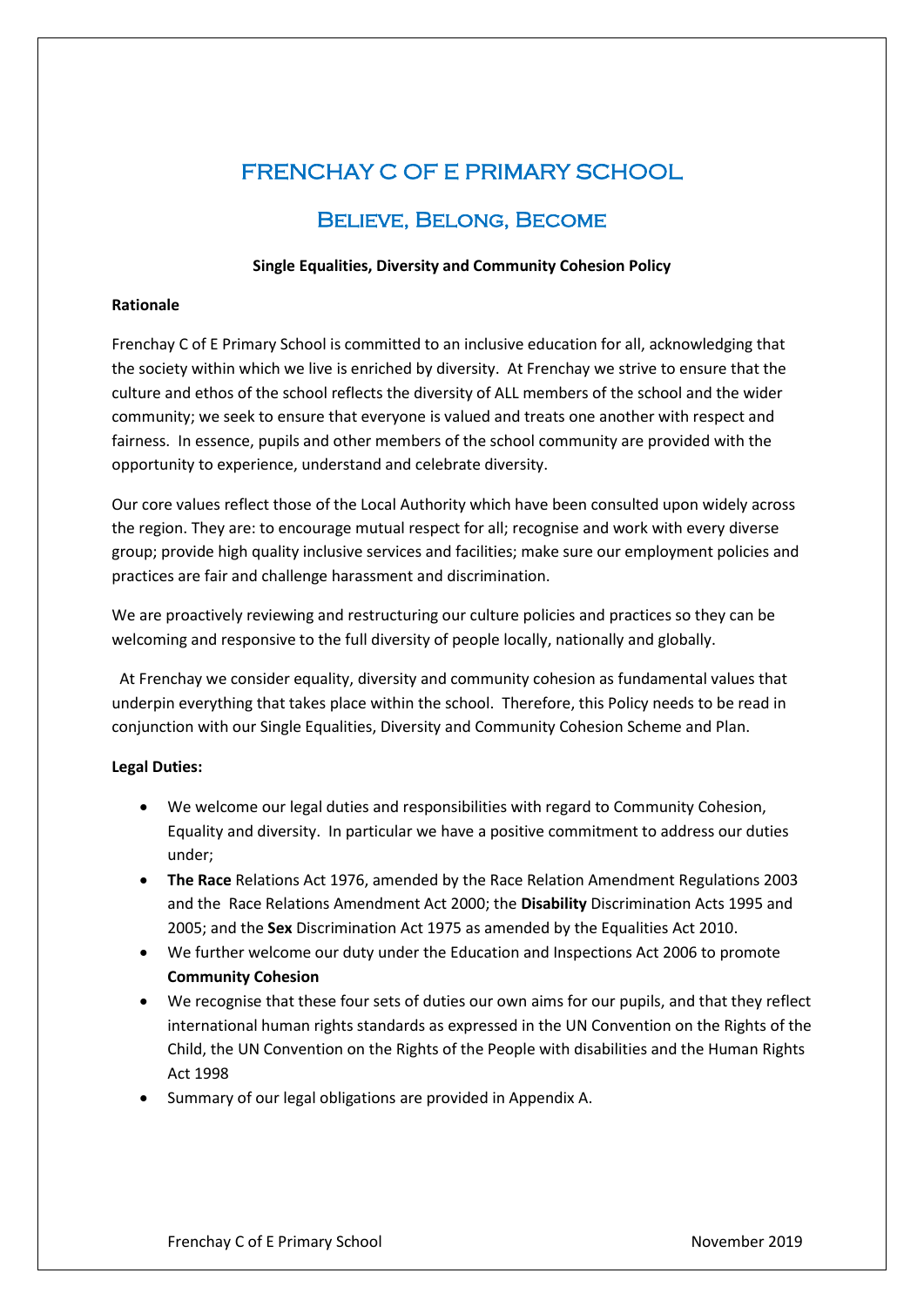# **Aims:**

At Frenchay we will strive to ensure that the culture and ethos of the school reflects and celebrates the diversity of ALL members of the school and wider community. These are reflected in our core school values of 'Believe, Belong, Become.' To fulfil our core values and our legal obligations, as set out above and in Appendix A, we will be guided by the following principles:

- **All learners are valued equally.** We see all learners and potential learners as of equal value regardless of disability, ethnicity, culture, religious affiliation, national origin or status or their gender
- **Welcoming and celebrating diversity.** Treating people equally does not necessarily mean treating them all the same. Our policies, procedures and activities must not discriminate, but are differentiated, as appropriate, to take account of differences in life-experience, outlook and background, and in the kinds of barriers and disadvantages which people may face, in relation to:
	- o Disability, so that reasonable adjustments are made
	- o Ethnicity, so that different cultural backgrounds and experiences of prejudice are recognised
	- $\circ$  Gender, so that the different needs and experience of girls and boys, women and men are recognised
- **Fostering positive attitudes and relationships, and a sense of cohesion and belonging**  We intend our policies, procedures and activities should promote:
	- o Positive attitudes towards disabled people, good relations between disabled and non-disabled people and an absence of harassment of disabled people
	- $\circ$  Positive interaction, good relations and dialogue between groups and communities different from each other in terms of ethnicity, culture, religious affiliation, national origin or national status, and absence of prejudice-related bullying and incidents
	- o Mutual respect and good relations between boys and girls, women and men, and an absence of sexual harassment

• **The school as an employer** 

Policies and procedures should benefit all employees and potential employees. We recognise whether people are disabled or not, whatever their ethnicity, culture, religious affiliation, national origin or national status, and whichever their gender they should have equal access in recruitment, promotion, and in continuing professional development.

• **Proactively reviewing what we do in order to reduce and remove inequalities and barriers**  In addition to avoiding or minimising possible negative impacts, we take opportunities to maximise positive impacts by reducing and removing inequalities and barriers that may already exist between disabled and non-disabled people, people of different ethnic, cultural and religious backgrounds and girls and boys, women and men.

# • **Society as a whole should benefit**

We intend that our policies and activities should benefit society as a whole, both locally and nationally, by fostering greater social cohesion, and greater participation in public life of people regardless of their disability, ethnicity, culture, religious affiliation, national origin or status or their gender.

• **Safeguarding**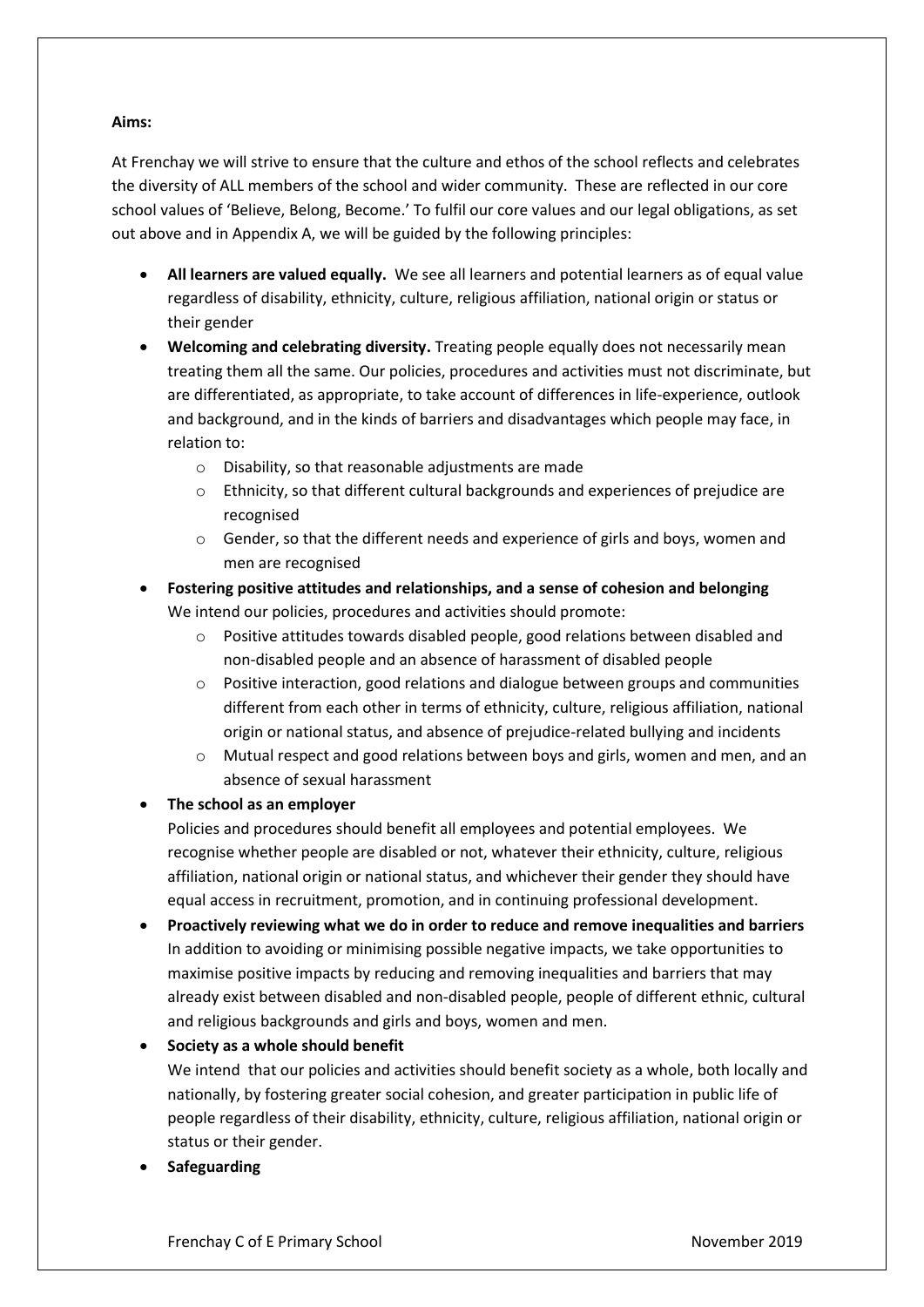• Everyone in school has responsibility for the welfare of pupils. We proactively ensure arrangements are in place to safeguard and promote the welfare of children. This includes protecting children from any form of bullying, harassment or any other maltreatment based on equality issues.

#### **Actions**

Our key delivery mechanism for this Policy is the South Gloucestershire 2019 - 2022'Equality Plan'. (This is currently out for consultation but will be adopted very shortly). We review this annually in order to ensure our policies and procedures are in accordance with South Gloucestershire legislation.

# **The Curriculum**

We will keep each curriculum area and all aspects of learning under review in order to ensure that teaching and learning reflect our principles.

# **Ethos and organisation**

We ensure that the core principles listed above apply also to the full range of our policies and practices in school, including those concerned with:

- Learners' progress, attainment and assessment
- Learners' personal development, welfare and well-being
- Teaching styles and strategies
- Admissions and attendance
- Staff recruitment, retention and professional development
- Care, guidance and support
- Behaviour, discipline and exclusions
- Working in partnership with parents, carers and guardians
- Working in the wider community

# **Addressing prejudice and prejudice-related bullying**

Prejudice-related incidents will be identified as such when anyone involved with the incident feels that it is motivated by prejudice. All such incidents will be referred to the Head teacher, whose role is to assess, record and deal with all incidents. We take our obligation seriously and report regularly to the local authority about numbers, types and seriousness of prejudice-related incidents at our school and how they were dealt with.

#### **Religious observance:**

We respect the religious beliefs and practice of all staff, pupils and parents, and comply with reasonable requests relating to religious observance and practice.

#### **Staff development and training**

We ensure that the content of this policy is known to all staff and governors and, as appropriate, to all pupils and parents. This is outlined in our Website Policy and Policy Folder available electronically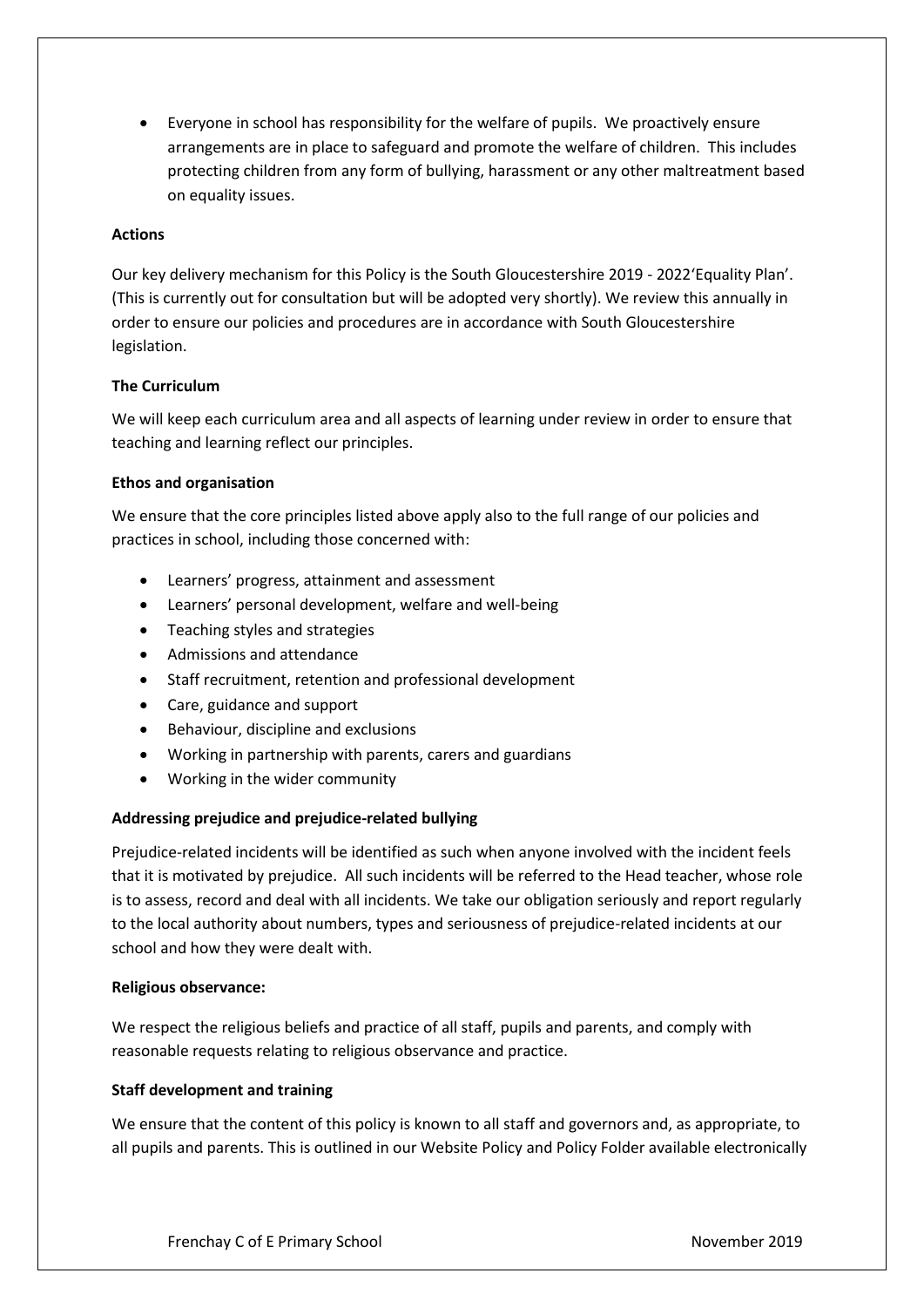on the school internal shared drive.

We ensure that all staff, including support and administrative staff, receives appropriate training and opportunities for professional development both as individuals, and as groups or teams within budget constraints.

#### **Roles and Responsibilities**

The governing body is responsible for ensuring that the school complies with legislation, and that this policy and its related procedures and strategies are implemented.

The Chair of Governors, and one link governor, are appointed to maintain a watching brief regarding the implementation of this policy and will undertake appropriate training in order to lead the Governing Body in fulfilling its role. i.e. safer recruitment training.

The Head teacher is responsible for implementing the policy; ensuring that all staff are aware of their responsibilities and are given appropriate training and support so appropriate action in any case of unlawful discrimination may be undertaken.

All staff are expected to:

- Promote an inclusive and collaborative ethos in their classroom and school
- Deal appropriately with any prejudice-related incidents that may occur
- Identify and challenge bias and stereotyping in the curriculum
- Support the diversity of pupils in their class based on individual need
- Keep up-to-date with equalities legislation relevant to their work

#### **Monitoring and Evaluation**

We use quantitative and qualitative data relating to the implementation of this policy and take action as appropriate. In particular we collect, analyse and use data in relation to achievement, and present such information according to disabilities, special educational needs, ethnicity and gender.

The Headteacher will report to Governors on an annual basis or whenever need arises, reviewing progress on this Policy, together with any allegations involving discrimination or harassment. There will be a standing annual item on Equalities, Diversity and Community Cohesion at least one Full Governors Meeting per year.

Ratified by Governors Date:.................................

Review Date: November 2022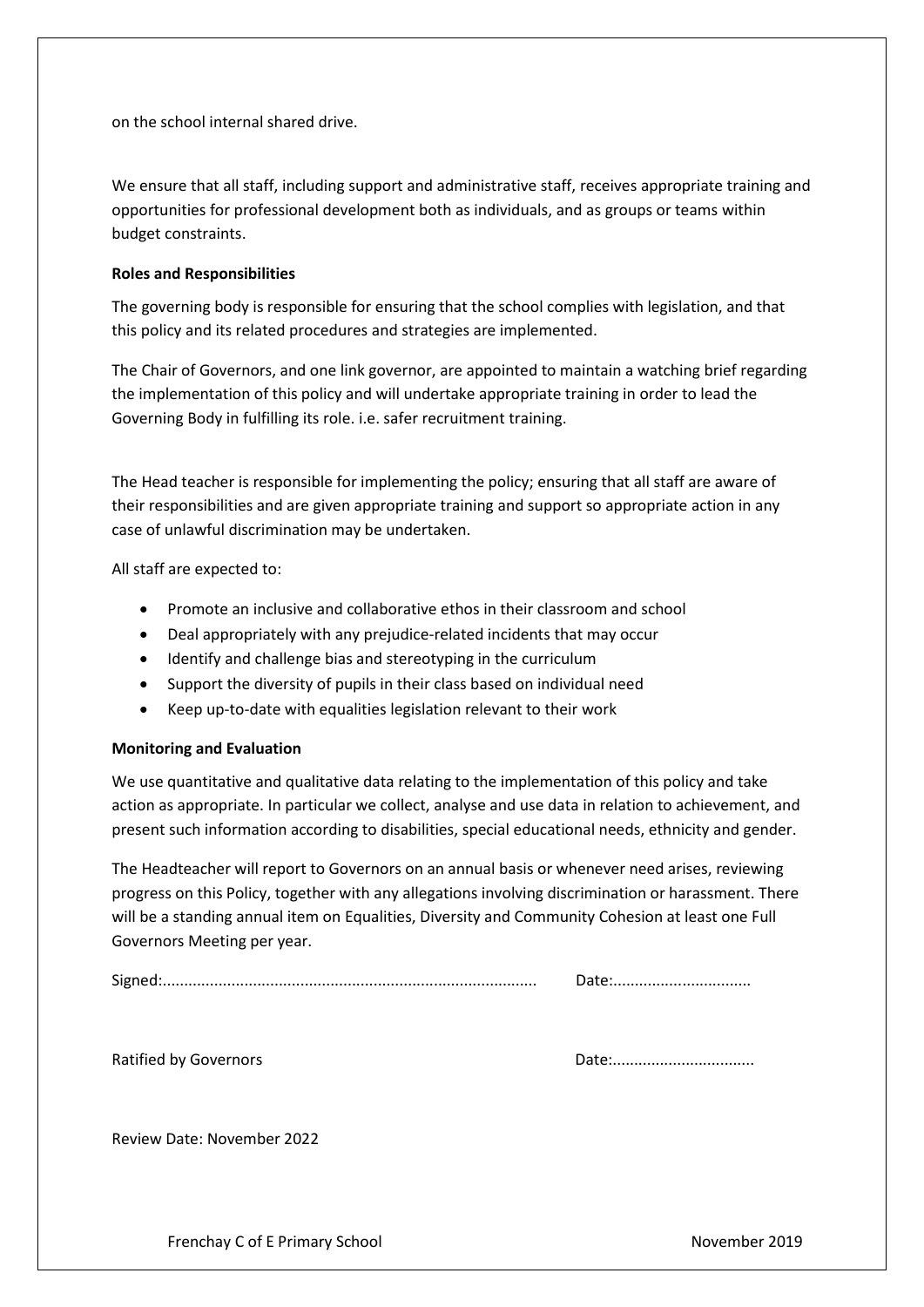# **Appendix A**

# **OVERVIEW OF SCHOOLS' RESPONSIBILITIES**

|                          | Illegal:<br>Duty to<br>Discrimination |                           | <b>Applies to:</b>                  |                           |                           | Duty to monitor           |                                       |
|--------------------------|---------------------------------------|---------------------------|-------------------------------------|---------------------------|---------------------------|---------------------------|---------------------------------------|
|                          | -harassment<br>-victimisation         | promote                   | Staff                               | pupils                    | curriculum                | Overall                   | Specific<br>incidents                 |
| Gender (sex)             | Vsince 1975                           | $\sqrt{ }$                | $\sqrt{ }$                          | $\sqrt{ }$                | $\sqrt{ }$                |                           | $\boldsymbol{\mathsf{x}}$             |
| Gender<br>(reassignment) | <b>V</b> covered by<br>1975 Act       | $\mathbf x$               | $\sqrt{ }$                          | $\mathbf{x}$              | $\mathbf{x}$              | $\mathbf x$               | $\boldsymbol{\mathsf{x}}$             |
| Race                     | VSince 1976                           | $\sqrt{ }$                | $\sqrt{ }$                          | $\sqrt{ }$                | $\sqrt{ }$                | $\sqrt{ }$                | $\sqrt{ }$                            |
| Disability               | VSince 1995                           | $\sqrt{ }$                | $\sqrt{ }$                          | $\sqrt{ }$                | $\sqrt{ }$                | $\sqrt{ }$                | $x$ (except<br>bullying<br>incidents) |
| Sexual<br>orientation    | VSince 2003                           | $\boldsymbol{\mathsf{x}}$ | $\sqrt{ }$                          | $\boldsymbol{\mathsf{x}}$ | $\boldsymbol{\mathsf{x}}$ | $\boldsymbol{\mathsf{x}}$ | $\boldsymbol{\mathsf{x}}$             |
| Religion or<br>belief    | VSince 2003                           | $\boldsymbol{\mathsf{x}}$ | $\sqrt{ }$                          | $\sqrt{ }$                | $\boldsymbol{\mathsf{x}}$ | $\boldsymbol{\mathsf{x}}$ | $\boldsymbol{\mathsf{x}}$             |
| Age                      | VSince 2006                           | $\mathbf x$               | VUnless<br>objectively<br>justified | $\boldsymbol{\mathsf{x}}$ | $\boldsymbol{\mathsf{x}}$ | $\boldsymbol{\mathsf{x}}$ | $\boldsymbol{\mathsf{x}}$             |